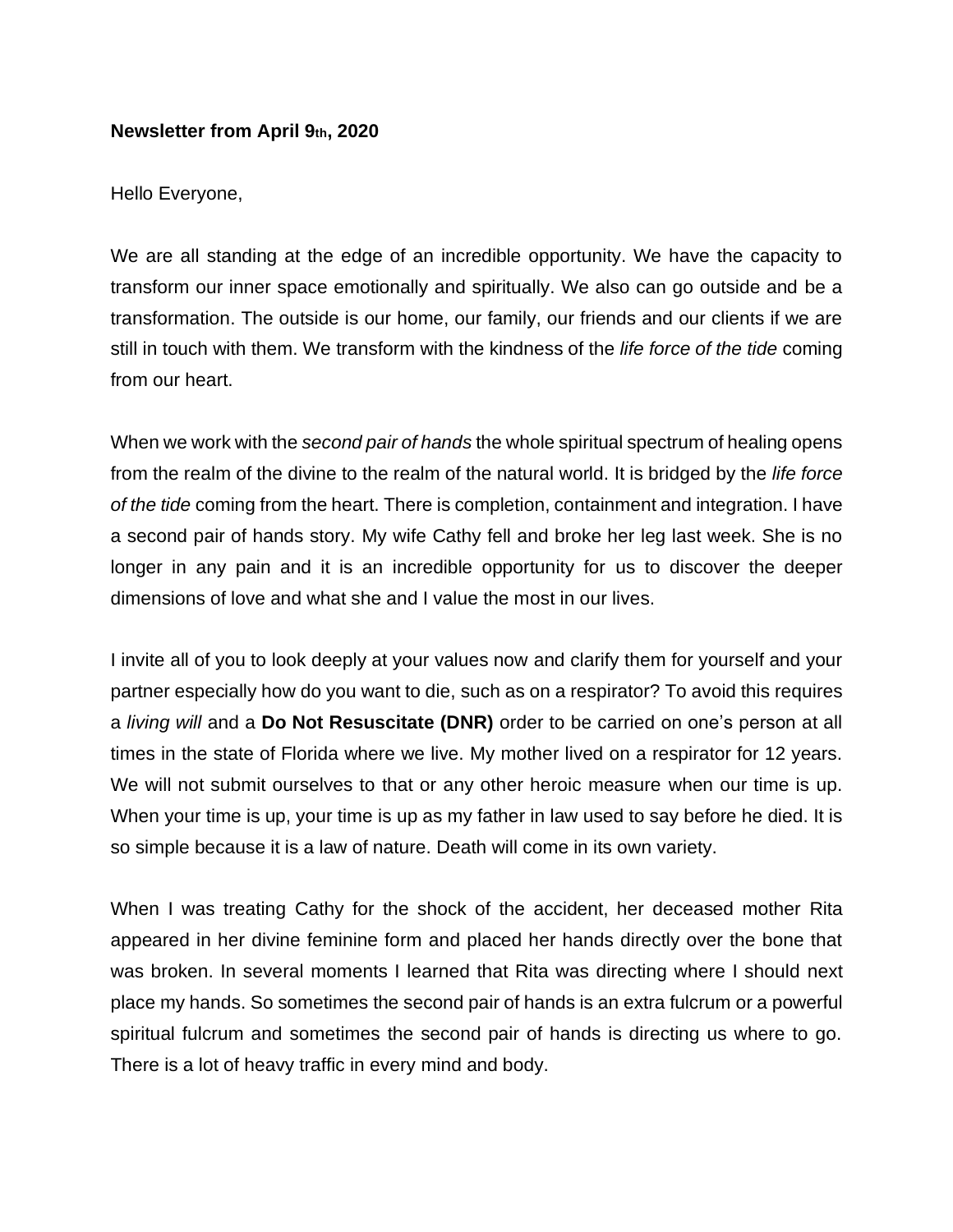We can also use our biodynamic practice when we are talking over the phone with family, friends and clients. While signaling our client to be silent after we discuss their needs, we can scan our own body and bring the *life force of the tide* from our heart to any particular region of our body and that will directly resonate with the client's body. We can also visualize the client's body while asking the client to be silent and invite the *life force of the tide* of our heart to that area. This ignites the *life force of the tide* in the client's heart. It is the practice of two hearted compassion.

At this time of social distancing on the planet, we are naturally even more sensitive to our own fears. The Dalai Lama says: "we must practice non-fright". Consequently, now is the time to use all of our spiritual skills to reduce our own fears and the fears of others. If not now, when?

Tonglen is an important and sophisticated Tibetan Buddhist compassion meditation. I received the transmission of Tonglen from Pema Chodron when I took my Bodhisattva Vow with Chogyam Trungpa Rinpoche in 1981. In the Kagyu tradition of Tibetan Buddhism, Tonglen required an initiation from a qualified master who at that time in Boulder, Colorado was Pema Chodron. The transmission of Tonglen was given to me by her in a ceremony at the Karma Dzong Meditation Center the afternoon prior to the Bodhisattva Vow being given to us initiates later that evening.

The compassion practice of Tonglen is always preceded by Shamatha-Vipashyana meditation. On a retreat, we would not practice Tonglen until the afternoon and not until we had several hours of Shamatha on our cushion. Then we would continue Shamatha afterwards for some time. It is a very deep purification of the heart, cardiovascular system and allows the self to dissolve which is a part of the practice. Tonglen traditionally requires generating a felt sense of sadness first. The practitioner brings to their mind's eye one particular memory that evokes sadness every time or almost every time when beginning to practice Tonglen. Or maybe we are already saturated in sadness from the pandemic upon us. That is the start of the practice.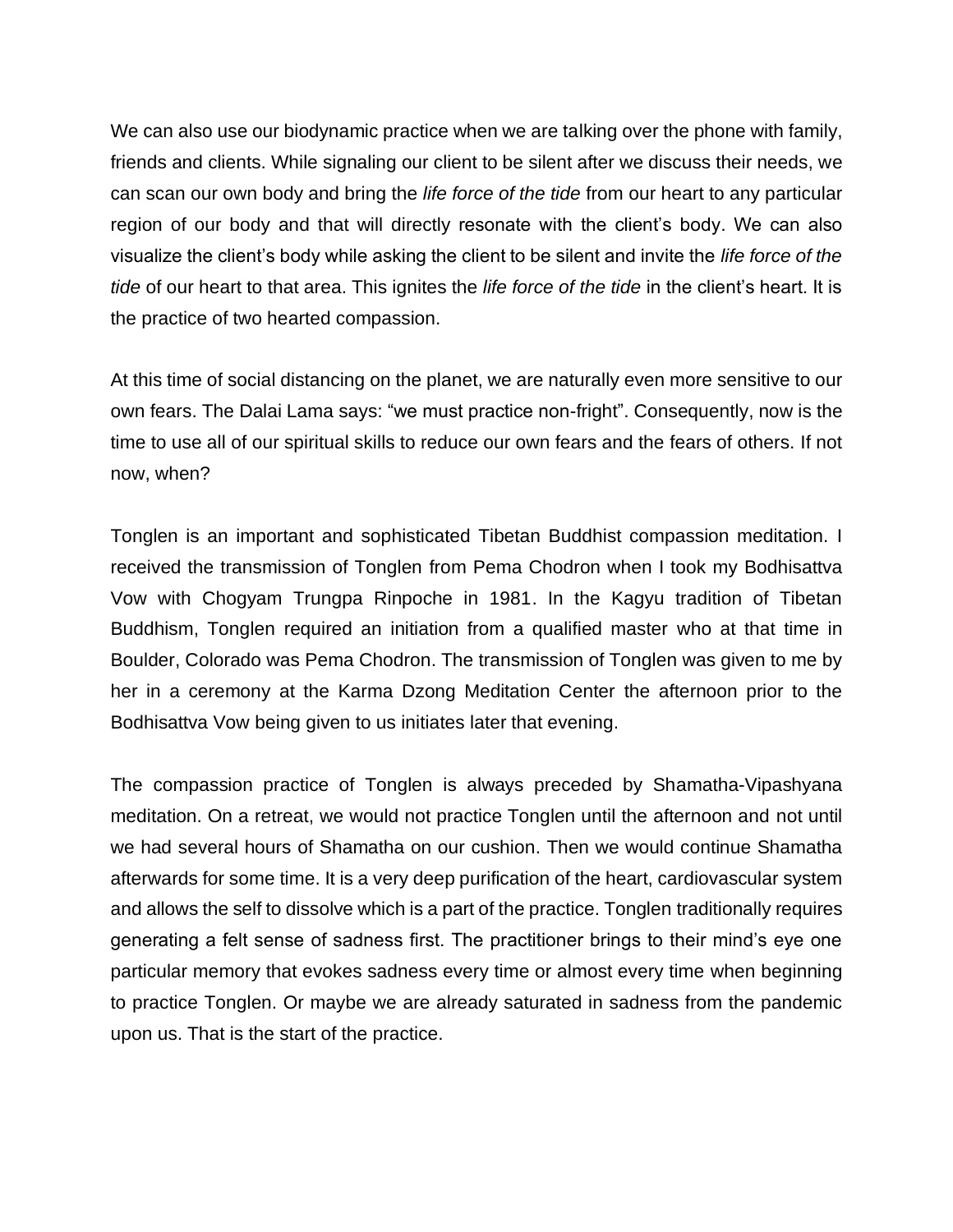Ten or fifteen years ago, the Dalai Lama requested anyone who knows the practice of Tonglen to please begin immediately teaching it to as many people as possible without any need to have received Bodhisattva Vow. More recently, Pema Chodron said that when we practice the giving aspect of compassion meditation, we make it simple. The traditional form as taught in the Kagyu lineage is intense and as powerful as Chod practice in my opinion. I usually teach less intense variations since many of my students are not Buddhist. Everyone can learn to give from their heart one way or another.

As biodynamic practitioners we give the *life force of the tide* from our hearts which is free from fear. It is a very deep level of healing that is pre-existing. We can visualize, intend or think about giving simple things to other people to reduce their fear. This is how we connect in the age of social distancing. Whenever I think of my brother who absolutely loves coffee, and he is having some anxiety or whatever, I visualize offering him a fantastic cup of coffee! Keep it simple like a Starbucks. Sometimes the best thing we can give someone else is our smile. That is all. That is enough.

We are feeling the *life force of the tide* from our heart in our daily compassion practice of living humbly in some form of social isolation. We feel the *life force of the tide* moving from the back of our heart extending everywhere in the world or to specific people. In this way we offer everyone a **second heart**. It is a practice for our time. I call this *second heart practice* a metaphor for compassion.

Blessings to all of you during this holy week of April 2020 where the death of one person changed the world. Now the death of many thousands of people this week can also change the world. What a gift to contemplate death so close as the news app on our phone as often as we please. How many dead today and how close is IT to me? **Our work now is to contemplate death.** Please receive this gift from the images of hospital morgues filled to overflowing with dead bodies and daily reminders of the dyeing to come. This is Real Food for our soul!

May all the remaining weeks left in our individual lifetimes be holy. Make this a priority for transformation. The Buddha said there is suffering and there is joy. Let us all remember